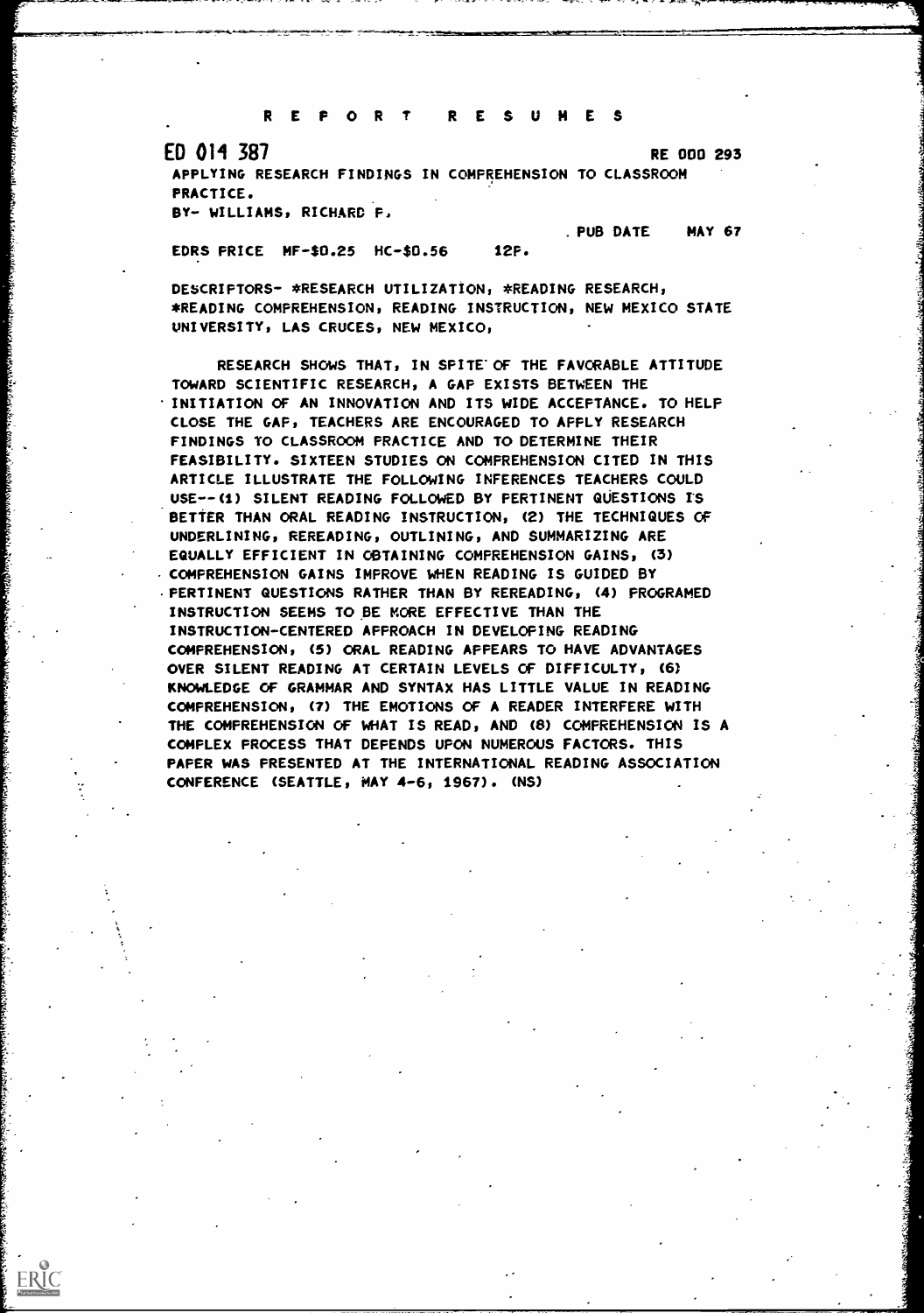Richard P. Williams Assistant Professor New Mexico State University Las Cruces, New Mexico 88001 Phone: (505) 646-3949

 $RE 000 293$ 

 $IRA$ 

 $\mathbb{R}^{M\times N}$ 

-7.

 $\epsilon \in \mathbb{C}$ 

: -

 $\cdot$  ,  $\cdot$  ,  $\cdot$  ,  $\cdot$  ,  $\cdot$  ,  $\cdot$  ,  $\cdot$  ,  $\cdot$  ,  $\cdot$  ,  $\cdot$  ,  $\cdot$  ,  $\cdot$  ,  $\cdot$  ,  $\cdot$  ,  $\cdot$  ,  $\cdot$  ,  $\cdot$  ,  $\cdot$  ,  $\cdot$  ,  $\cdot$  ,  $\cdot$  ,  $\cdot$  ,  $\cdot$  ,  $\cdot$  ,  $\cdot$  ,  $\cdot$  ,  $\cdot$  ,  $\cdot$  ,  $\cdot$  ,  $\cdot$  ,  $\cdot$  ,  $\cdot$ 

#### U. DEPARTMENT OF HEALTH, EDUCATION & WELFARE OFFICE OF EDUCATION

THIS DOCUMEKS HAS SEEN REPRODUCED EXACTLY AS RECEIVED FROM THE PERSO!I OR GYGANIZATION ORIGINATING IT. POINTS OF VIEW OR OPINIONS STATED DO NOT NECESSARILY REPRESENT OFFICIAL OFFICE OF EDUCATION POSINON OR POLICY.

# SESSION VIII RESEARCH AND THE .CLASSRCOM TEACHER

"Applying Research Findings in Comprehension to Classroom Practice"

The research began in education in the nineteen twenties, as one considers the-elements of comprehension in reading. Three factors gave rise to the research and contributed to its growth. First, there was a new emphasis on determining a scientific basis for curriculum by determining the extent of individual disciplines. The field of reading was one of the first areas to be analyzed. Secondly, the experience-centered approach in education, proposed by Dewey, Kilpatrick and Thorndike, emphasized that the school take its cues from the values, needs, and interests of children. Books and associated reading materials were

#

1r I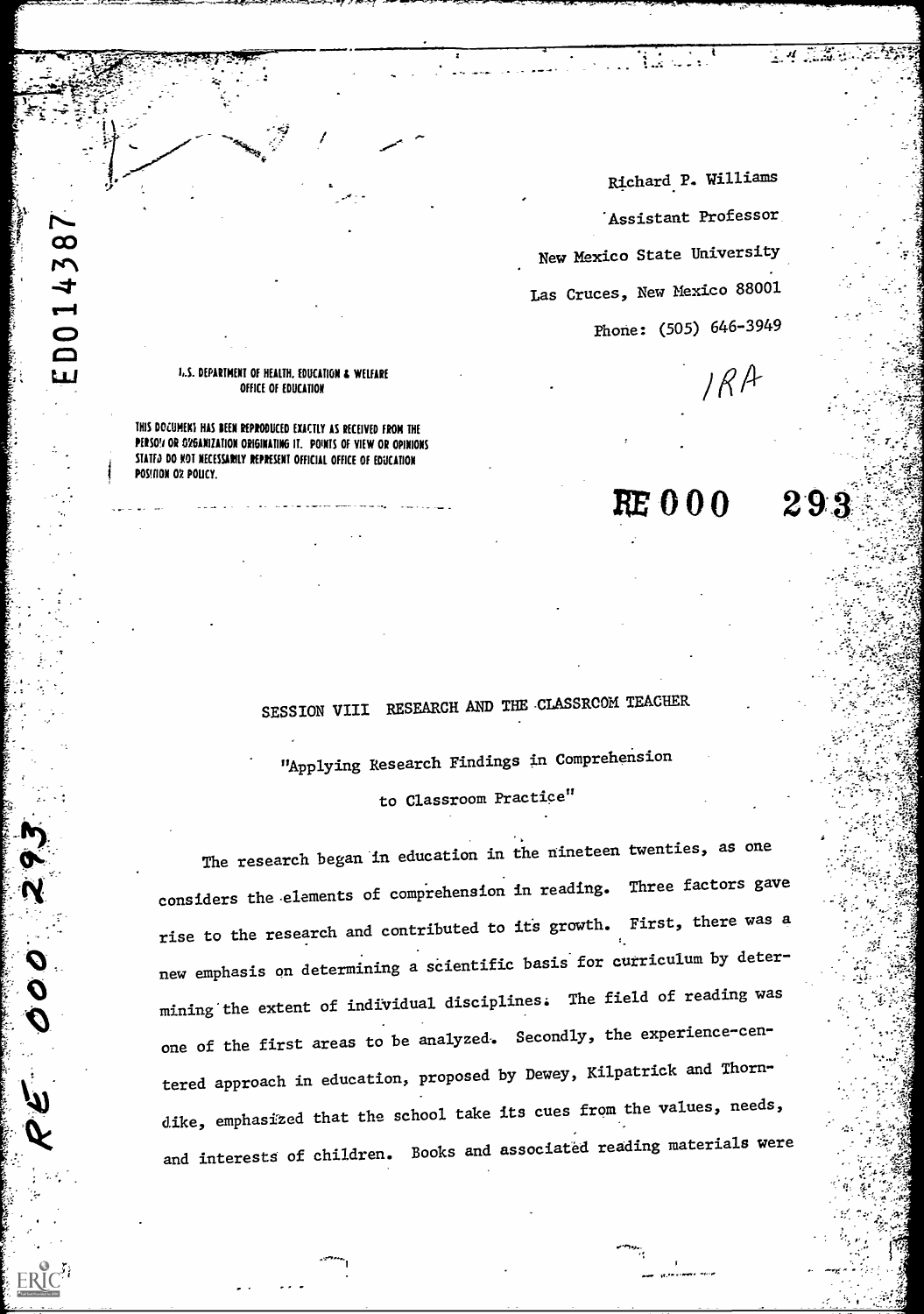- "୩  $\times$ ଅଁ $\times$ "

2

-

examined to determine whether they actually met the values, needs, and interests of the children. Thirdly, the most important, there was a growing recognition for the need of individualizing instruction due to  $\cdot$  the enforcement of compulsory school attendance laws. Also, psychologists disclosed that children's abilities develop with age, but that the de--grees of attainment of these abilities varied tremendously within a given age.

Thereforej if the democratic idea of education--the greatest good for the greatest number--was to be fulfilled in the reading field, reading material had to be suitable for the majority of the children and yet provide for the deviants within specified chronological age groups. Some forty years of research have followed.

In spite of the generally favorable attitude toward science and research, a considerable time lag is required before an innovation reaches wide acceptance. This is true despite the economic benefits of the innovations studied. For instance: a 40-year time lag was found between the first success of the tunnel oven in the pottery industry and its general use. Over 14 years were required for hybred 'seed corn to reach complete adoption in Iowa. About 50 years elapsed after development of a new educational practice before its adoption by all public schools. Put in another way, the average American school lags 25 years behind the best practice. To help close this time lag, classroom practitioners should apply research findings in comprehension to classroom practice.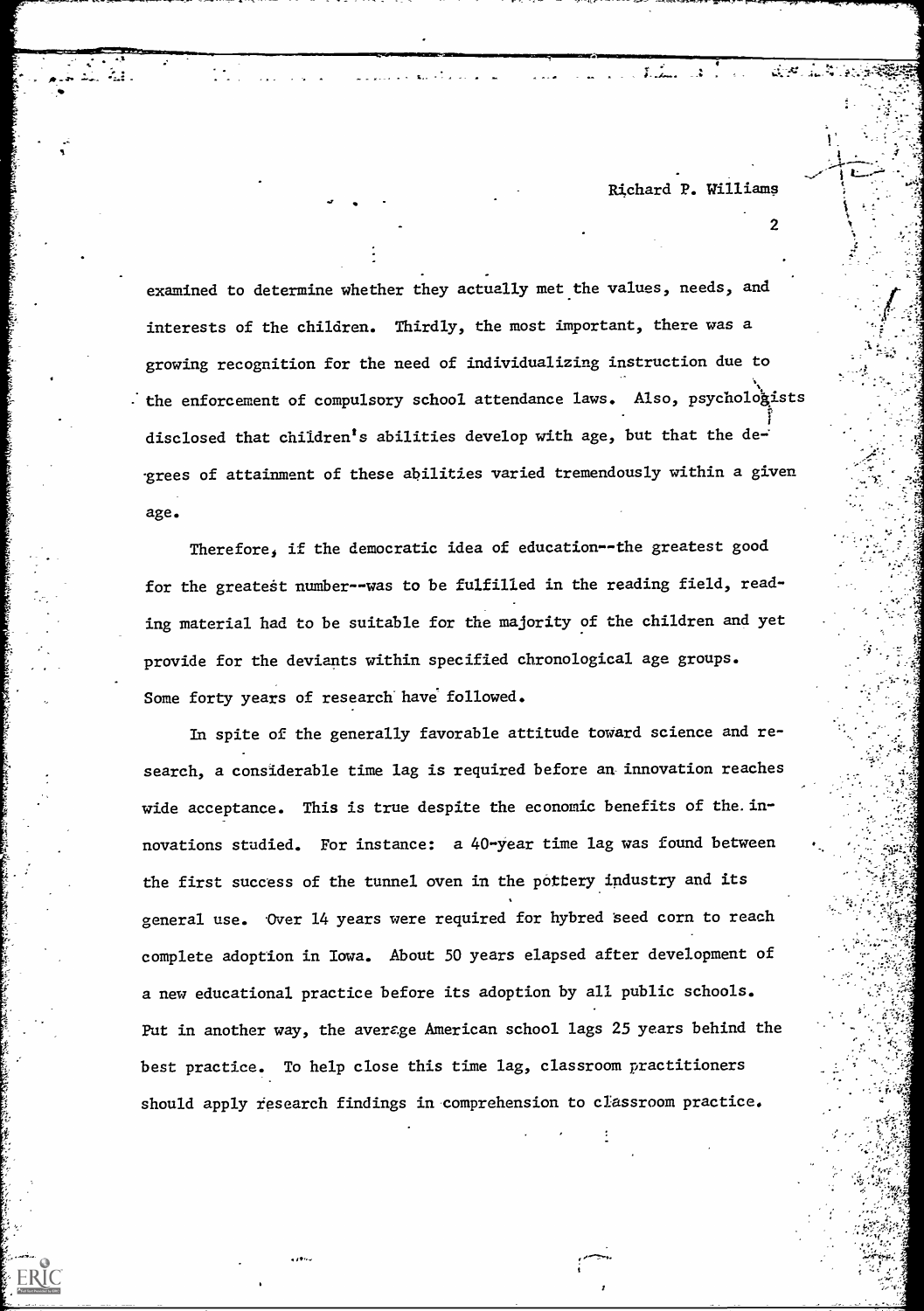- M1

3

George Spache has compared comprehension as an almost perfect example of a gestalt, a total that is greater than the sum of its parts. It is undoubtedly true that the factors of word meanings, interrelationship of details, and reasoning are significant components of comprehension. These factors are identified in a majority of factor analyses of reading tests. Yet certainly comprehension is more than these three simple elements, for this information leaves unanswered the questions of what thinking processes operate in comprehension and how those processes may be measured or trained.

Thinking and comprehension must be considered as an intellectual process in terms of the individual's personality makeup. Among the factors to be considered are the background of experience of the individual and how readily he can deliver this information into consciousness. The ability to form concepts also vitally affects how well one can comprehend in any learning situation.

Reading comprehension is more than decoding an interpretation of meaning from the printed page. To illustrate that reading comprehension is more than decoding an interpretation of meaning from the printed page, consider the example of Albert Kingston of the following hypothetical reaction of a group of children who read the nursery rhyme:

> "Jack and Jill went up the hill to fetch a pail of water. Jack fell down and broke his crown And Jill came tumbling after."'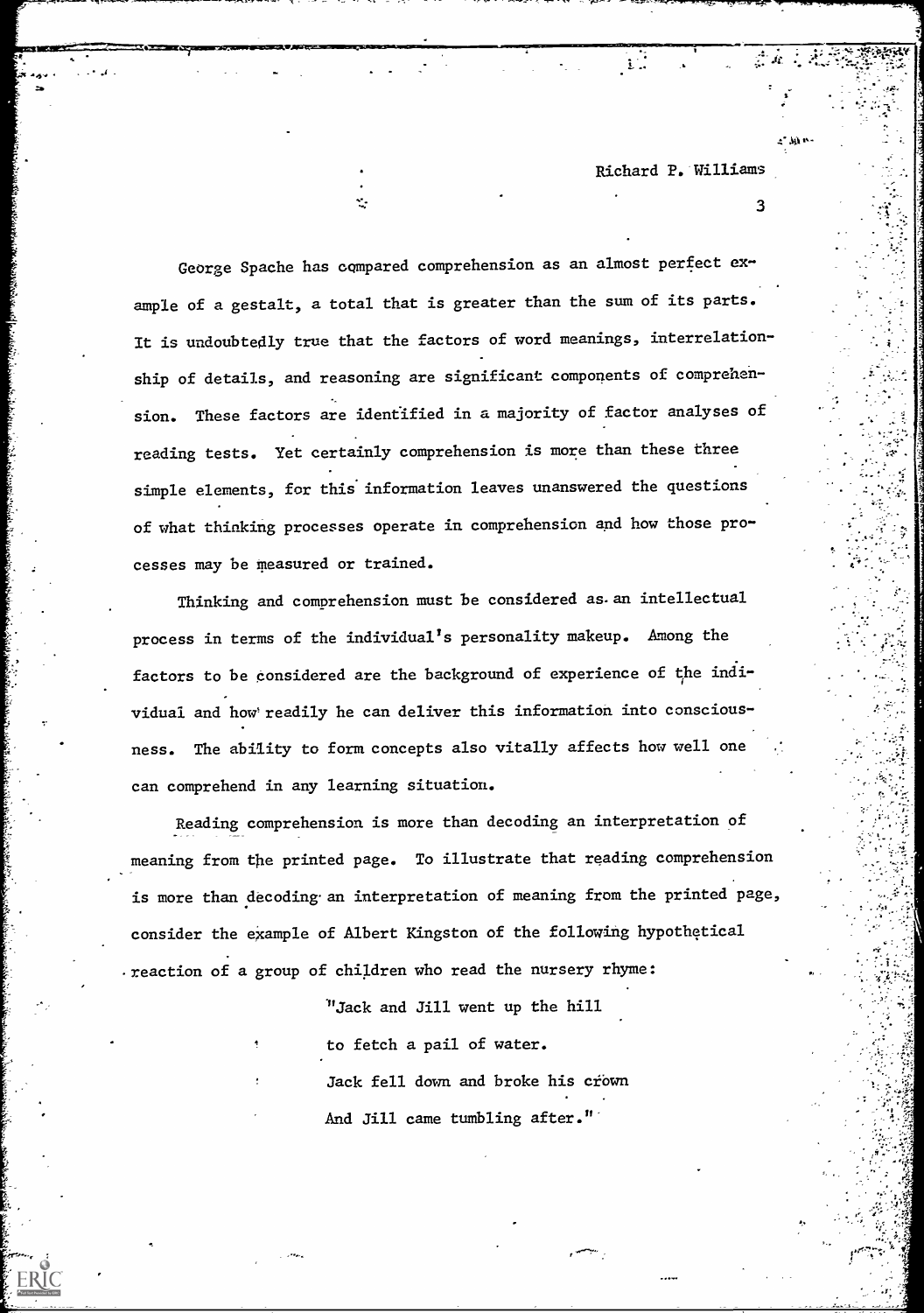$4 - 4 - 4 = 1$ 

العائلية وورودا والأفار

4

.

72.X I

÷ pre

 $4$  ; in the set of  $\{1,2,3,4\}$ 

- . 44.

1. Two lads went up a hill to get some water but both fell down. 2. A boy named Jack and a girl named Jill went up a hill to get a bucket of water from a well, the boy fell down, and hurt his head. Then the girl fell down too.

-1-

3. A king and queen went up a hill to get some water. The king fell . down and broke -his crown. The queen fell too.

4. A man and a woman climbed a mountain. The man whose name was Jack fell and broke a crown the dentist had put in a tooth. The lady whose name was Jill fell down after him as she tried to help him.

5. Two people went up a hill looking for water. The man slipped and fell down to the bottom. The woman fell down on top of him.

6. A boy and a girl named Jack and Jill ascended a hill seeking water. Jack slipped and fractured his skull. Jill also slipped and rolled down the hill.

In each interpretation there are certain elements of correct average decoding. Each child made associations from his experience background that were meaningful to him. Can we assume which child had the greatest comprehension? Certainly not on the evidence shown here. As classroom practitioners we would seek to elicit more information from each student by questions, discussions, and suggestions.

An early study by Thorndike indicated that comptehension\_of even simple reading<sup>i</sup> material was a complex process. He analyzed the test responses of several hundred students in grades 3-8 in terms of three dimensions: individual word meaning, the weighting of words or larger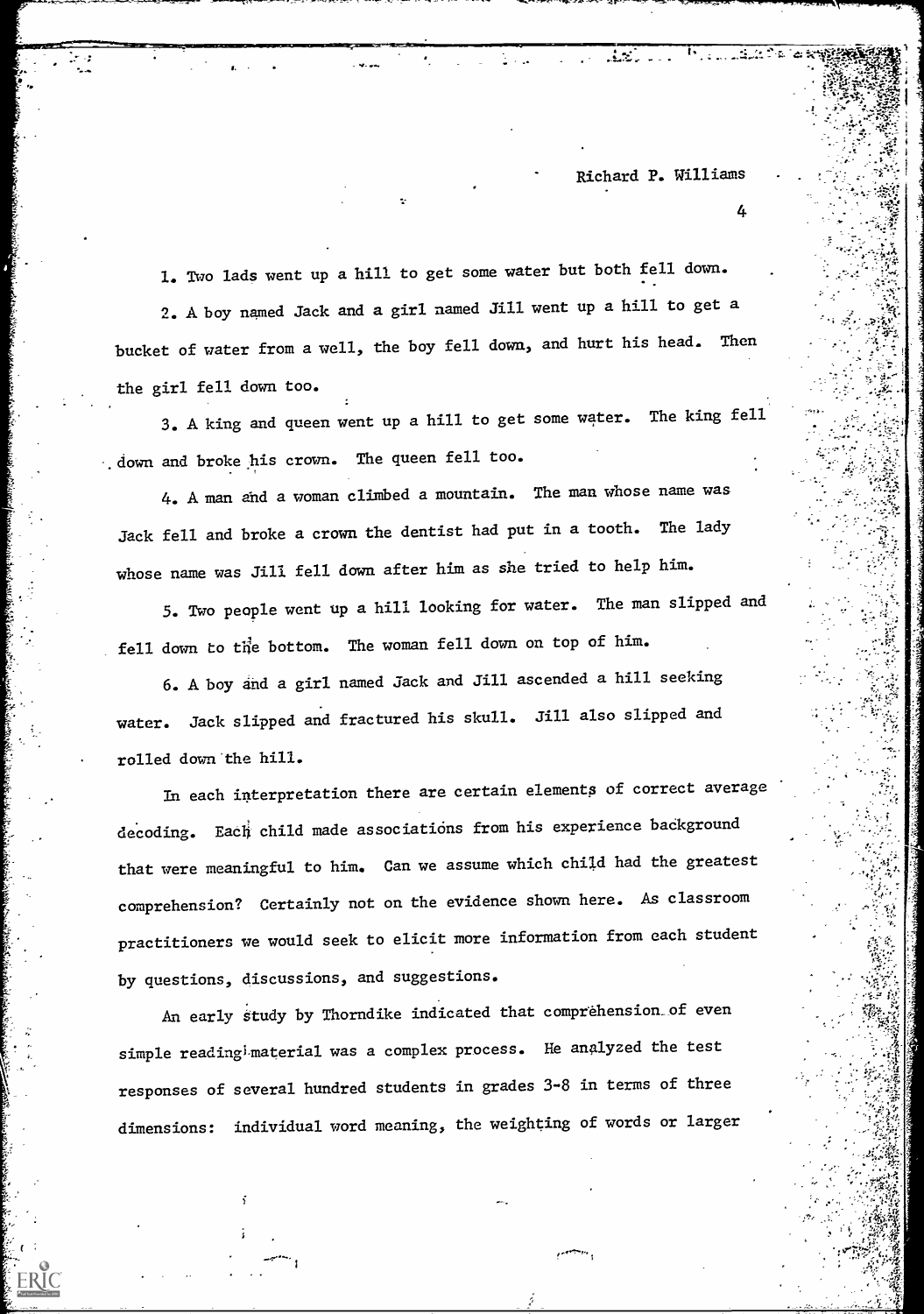elements, and the purpose or mental set of the reader. He concluded that the complex nature of comprehension favored the teaching of silent reading followed by questioning rather than oral reading instruction, since vocalizing was no indication that understanding had occurred.

The nature of reading comprehension has more recently been investigated by means.of factor analysis. Davis found nine factors underlying comprehension in his study of the comprehension skills of 421 college students. His experimental materials were tests Cl and C2 of Form Q. of the Cooperative Reading Comprehension Tests. He interpreted the ninefactors in terms of the following abilities: (a) knowledge of word meanings; (b) ability to select the appropriate meaning for a word or phrase in the light of its particular contextual setting; (c) ability to follow organization of a passage and to identify antecedents and references in it; (d) ability to select the main thought of a passage; (e) ability to answer questions that are specifically answered in a passage; (f) ability to answer questions that are answered in a passage but not in the words in which the question is asked; (g) ability to draw inferences from a passage about its contents; (h) ability to recognize the literary devices used in a passage and to determine its tone and mood; and (i) ability to determine a writer's purpose, intent, and point of view, hence, to draw inferences about the writer.

In contrast to Davis's results, Harris, in his study of the elements underlying comprehension of literature by 112 college students, found\_ one general factor to account for comprehension of both prose and poetry

0, ,

5,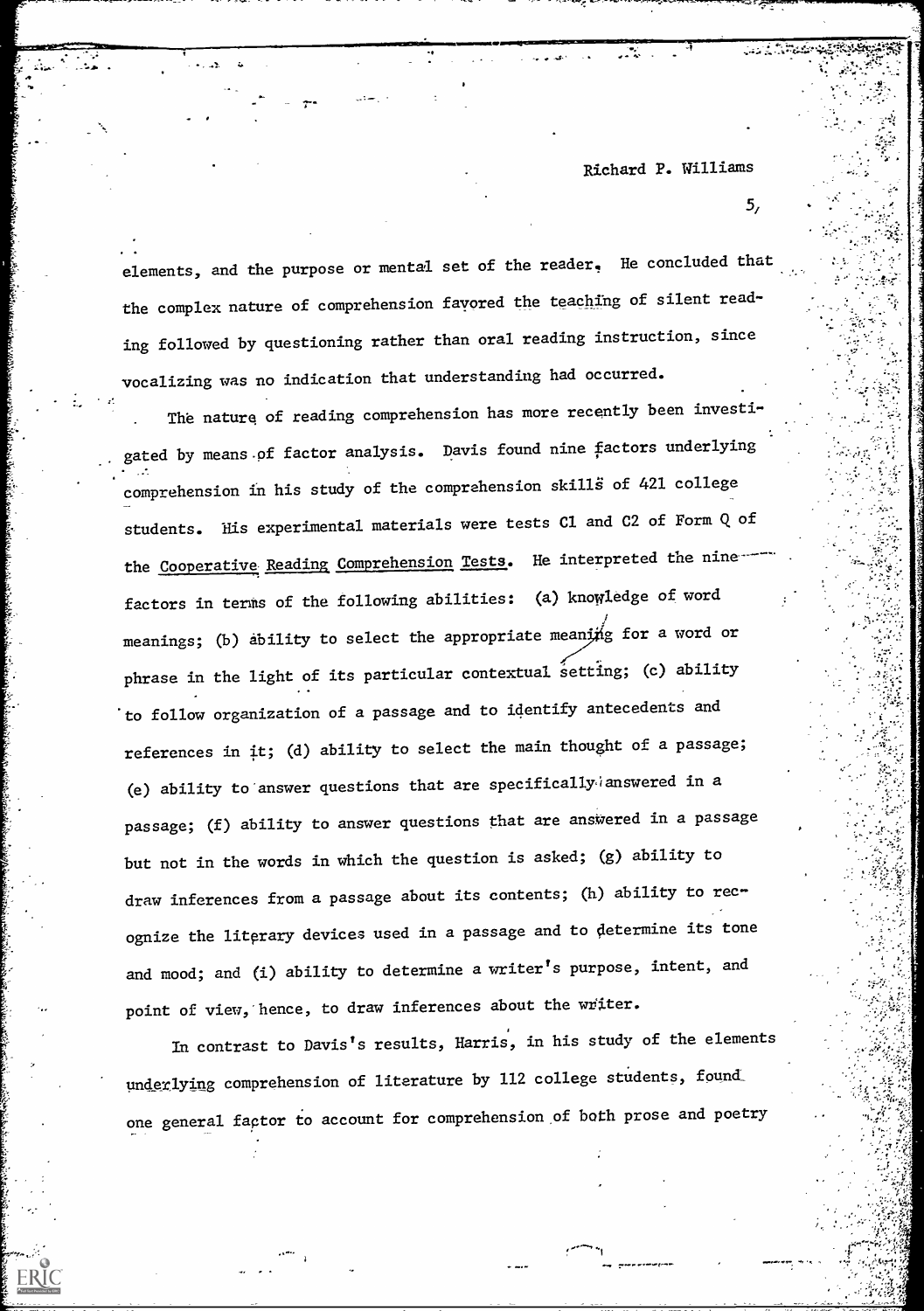$\mathbf b$ 

 $\pm 2\frac{1}{2}$ 

I.

and one general factor underlying seven skills considered by the investigator to be necessary to the comprehension of literary\_materials. In a somewhat later study, Vernon also found that two factors accounted for the intercorrelation of seven tests of comprehension and vocabulary constructed by him to-investigate-the-reading ability of 183 American and British college,students.

A number of studies have been conducted to determine variables that might improve reading comprehension. Arnold investigated the effect of four study techniques--underlining, rereading, outlining, and summarizing--upon the comprehension of history text materials by 242 college students. No method yielded consistently better comprehension scores. Christensen and Stordahl did not find significant differences among groups of comprehension scores when the passages read included headings, underlinings, summaries, or outlines. The subjects for this pair of studies were approximately 800 Air Force trainees. In contrast to the results just summarized, Holmes found that comprehension of history and science material was significantly better when 170 college students were guided by pertinent questions rather than by using a rereading technique. The questioning technique was especially effective for delayed recall.

Factors other than study techniques have been examined in relation to improving reading comprehension. Bernstein found that comprehension and rate of reading of l00 ninth graders were significantly better on a story designed to be more interesting than another passage where readability was held constant. In contrast to her finding, Bryant and Barry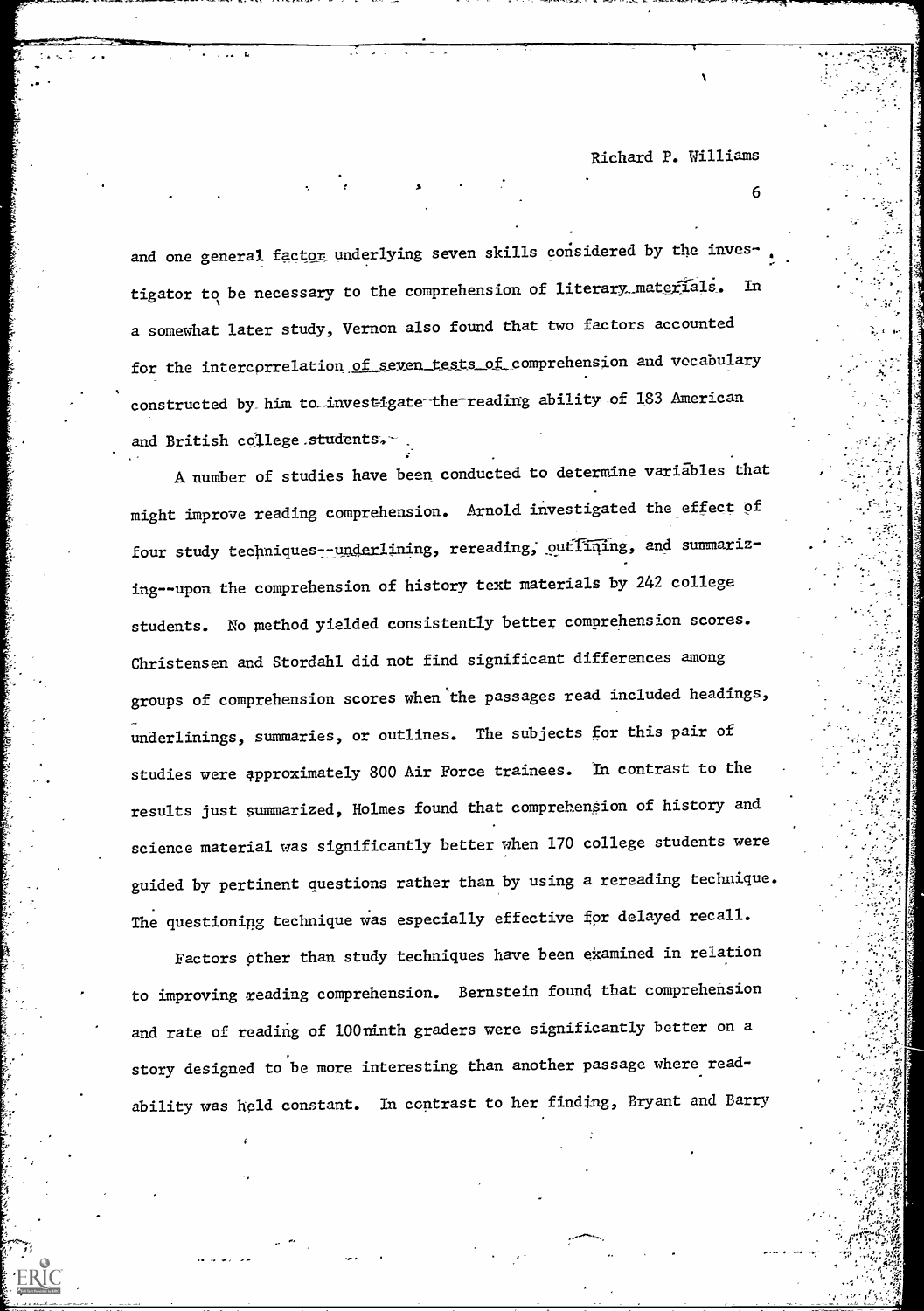7

did not find that varying interest effected either the comprehension or the rate of 57 college freshmen when reading simple (junior high level) narrative style articles.

The effect of programmed instruction on reading comprehension has been reported in two studies. Raygor and Wark investigated the effec-, tiveness of two variations of programmed instruction as compared with  $\blacksquare$ an instructor-centered approach to the teaching of skills in locating the main idea of a passage. Three groups of 24 college freshmen participated in the study. Both programming groups performed significantly better than the third group on a standardized test of reading comprehension. Neither programmed approach was more effective than the other. Calvin and Hanley studied the effect of programmed instruction in mathematics on the reading comprehension of 408 high school students. When results of-the STEP reading achievement of students who had been instructed in mathematics without programmed materials were compared with those of the experimental group, the students studying geometry by means of programmed materials showed a significant gain in speed of reading comprehension, but none of the experimental group showed a significant gain in total reading score or level of comprehension.

The effect upon reading comprehension where reading material orally or silently was investigated by Collins. He used seven levels of difficulty for both the silent and aloud passages. In his study of 60 college freshmen, oral reading yielded significantly higher total comprehension scores. Oral reading was especially effective for "very easy" and "fairly difficult" material.'

-

\*.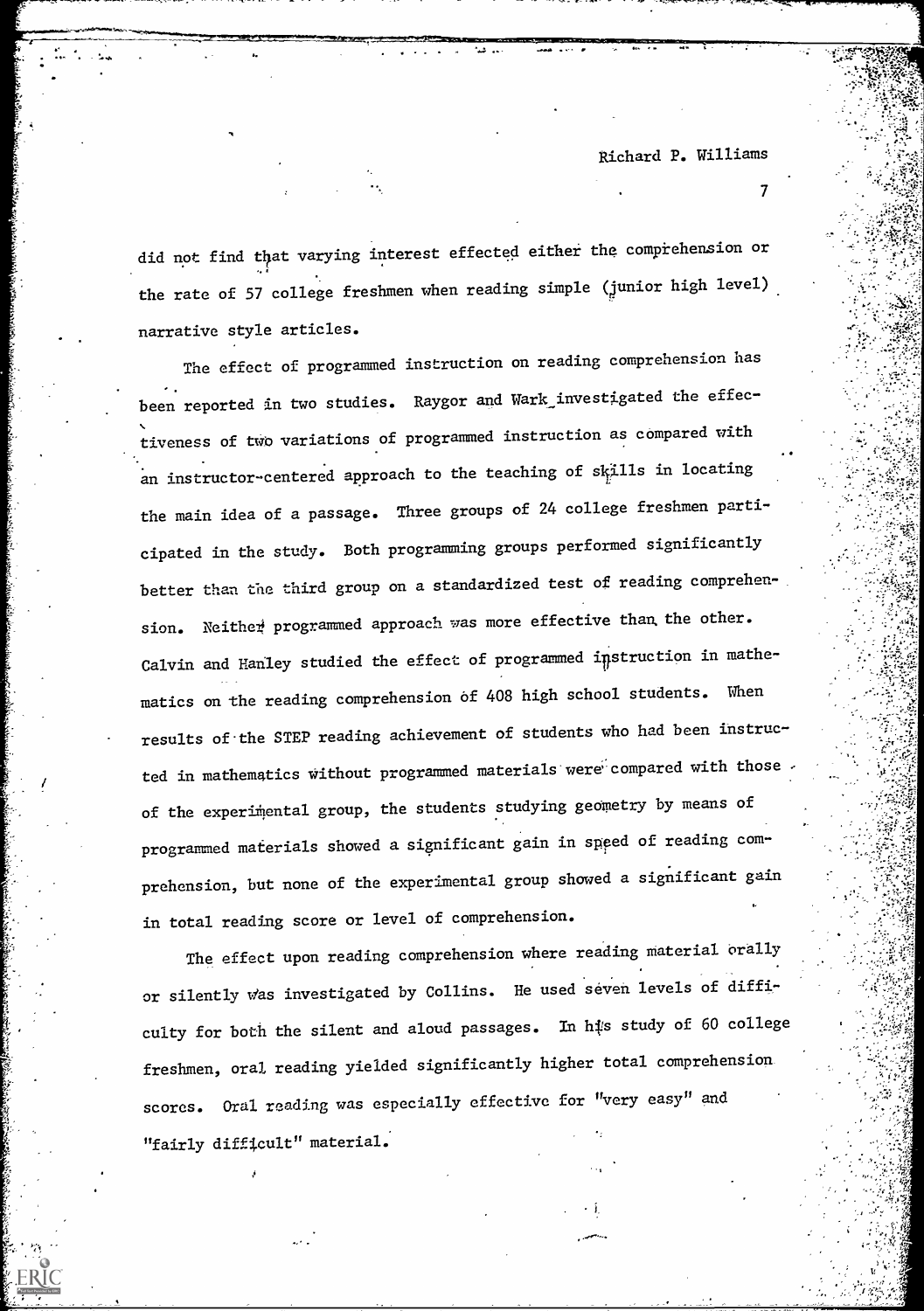8

 $: \mathbb{R}$ 

'

 $\mathcal{I}=\left\{ \begin{matrix} \mathcal{I}_{\mathcal{A}} & \mathcal{I}_{\mathcal{A}} & \mathcal{I}_{\mathcal{A}} & \mathcal{I}_{\mathcal{A}} \end{matrix} \right\}$ 

 $\mathcal{L}=\mathcal{L}$ 

Another factor was studied by Strom.<sup>2</sup> She correlated the reading comprehension scores of 327 high school sophomores with their scores on . a test of their knowledge of the grammar and syntax utilized in the ten passages read on the comprehension test. She found a significant correlation between comprehension and knowledge of grammar among four classes who attended a university laboratory school where instruction in grammar and syntax was closely integrated with writing and oral expression. No significant correlation was found between comprehension and knowledge of grammar for the other classes drawn from public and private schools.

1 ...lama a -5

Investigators have presented evidence which shows that a reader is more likely to accept a statement or argument which harmonizes with, rather than runs counter to, his attitudes and beliefs. Crossen reports that "an unfavorable attitude toward a topic of some personal and immediate concern tends to interfere with the critical. reading of material about that topic."

To support the findings of Crossen, Cannell and MacDonald found that the acceptance of the finding of the relationship between smoking and cancer differed significantly on the part of smokers and non-smokers.

Lefford pointed out that a reader's ability to reason accurately in a non-emotional situation is no indication of his ability to do so in an emotional one. The McKillop study established answers to questions of fact are far less affected by the reader's attitude than are answers to questions which require value judgments and evaluative conclusions.

Results of the studies reported in this review indicate that re is not a unitary process, but differing numbers of factors are reported

I.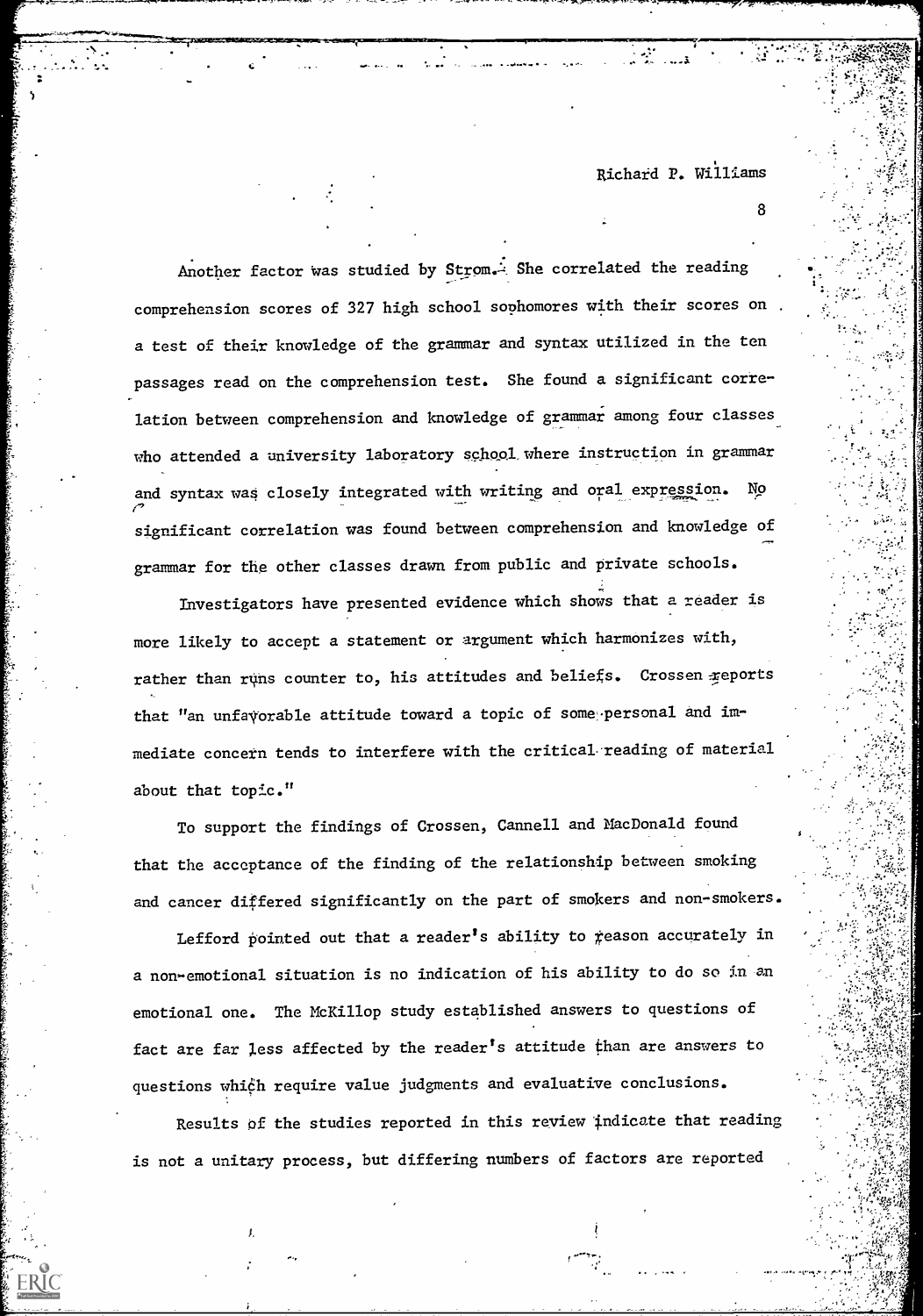9

r

to underlie comprehension. Several inferences should be made from the studies reported concerning classroom practice.

These inferences include:

 $\mathcal{I}_i$  Comprehension is a gestalt of reading involving every aspect of the process of reading.

2. Comprehension must be considered as an intellectual process in terms of the individual's personality makeup to include:

a. The background of experience of the individual, and

b. How readily the learner can deliver this past experience to the present experience.

3. Silent reading followed by pertinent questions\_for\_the reader to answer is better than oral reading instruction\_since vocalizing was no indication that understanding had occurred.

4. Factors of comprehension include:

a. Knowledge of word meanings

b. Ability to select the appropriate meaning for a word or phrase in the light of its particular contextual setting.

c. Ability to follow the organization of a passage and to identify antecedents and references in it.

d. Ability to select the main thought of a passage.

e. Ability to answer questions that are specifically answered in a passage.

f. Ability to answer questions that are answered in a passage <sup>f</sup>  $>$  but not in the words in which the question is asked.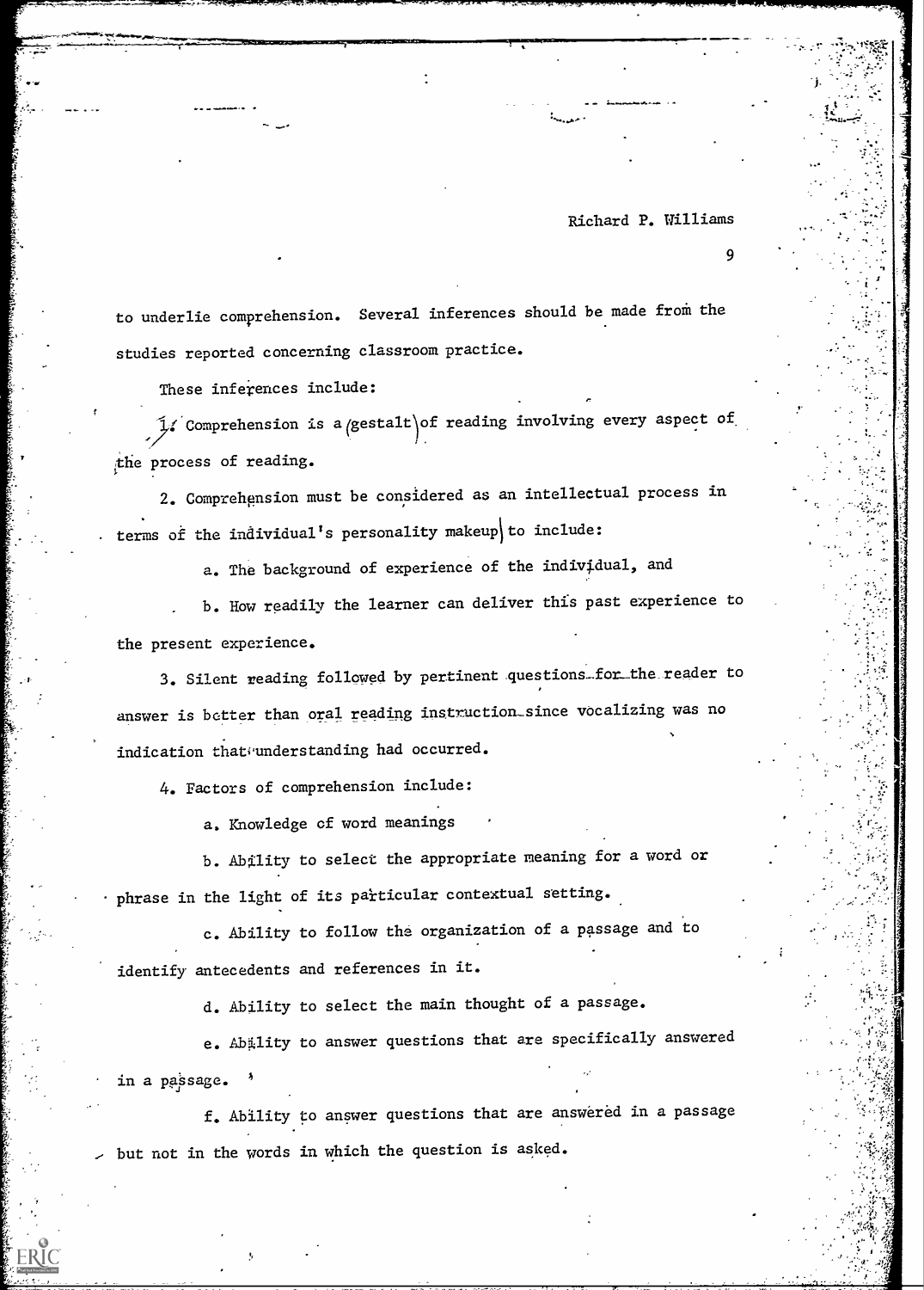10

tents. g. Ability to draw inferences from a passage about its con- ,

h. Ability to recognize the literary devices used in a passage and.to determine its tone and mood.

i. Ability to determine a writer's purpose, intent, and point of view, hence to draw inferences about the writer.

5. The four study techniques: underlining, rereading, outlining, and summarizing are equally efficient in obtaining comprehension gains. 6. Comprehension gains improve when reading is guided by pertinent questions rather than by using a rereading technique.

7. Varying interest of material read to that of the student caused an improved comprehension score.

3. The programmed instruction approach appears to elicit more effective results in comprehension than an instructor-centered approach.

9. At certain levels of difficulty oral reading appears to have advantages over silent reading.

10. A. knowledge of grammar and syntax has little value in attaining reading comprehension.

11. The personal emotions of the individual reader will interfere with the comprehension of what is read.

12. The ability to reason accurately in a non-emotion situation is no indication of the ability to do so in an emotional one.

ERIC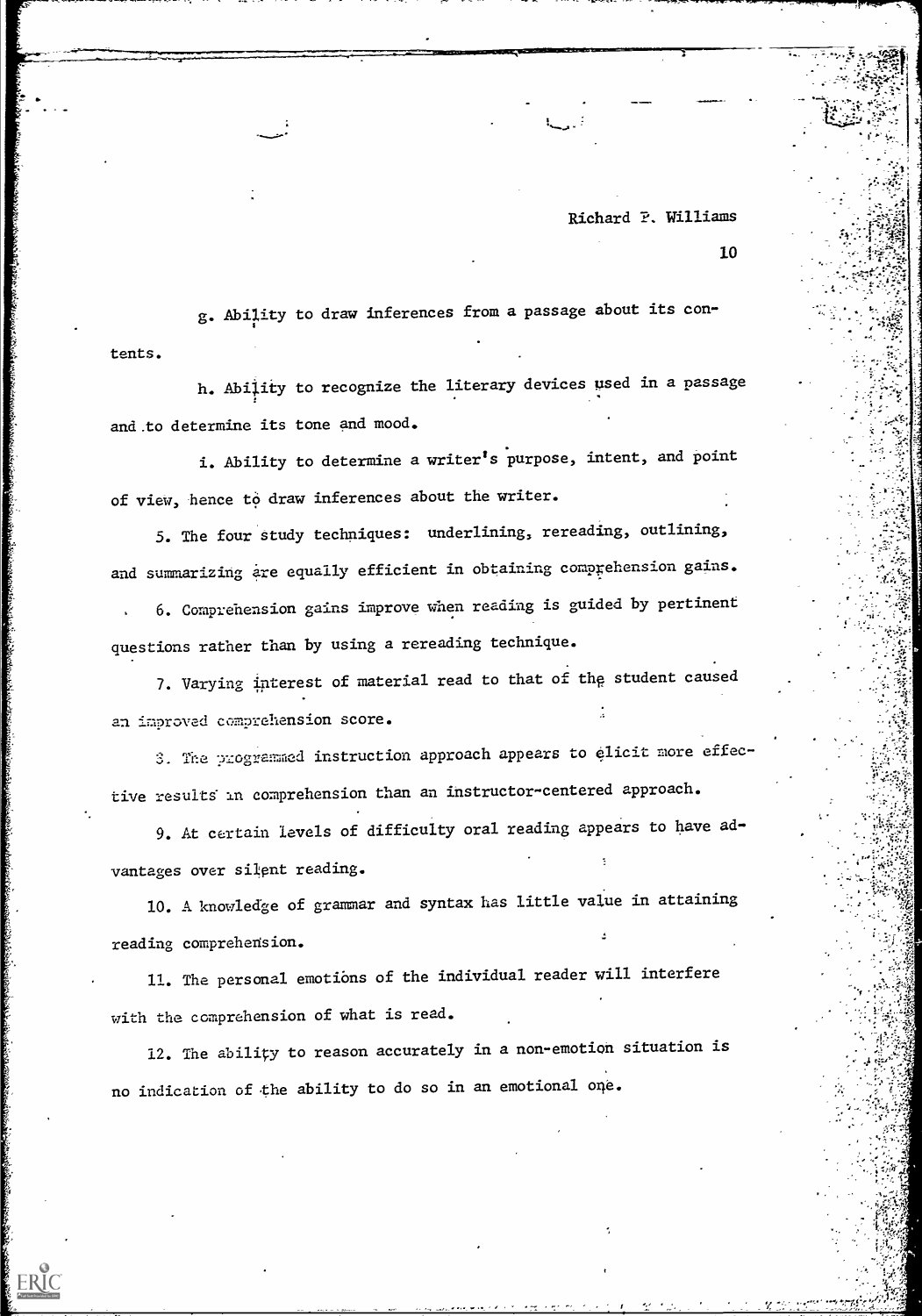. . . . .

### BIBLIOGRAPHY

-..

- Arnold, H. F. "The Comparative Effectiveness of Certain Study Techniques in the Field of History," Journal of Educational Psychology, XXXIII (September, 1942).
- Bernstein, Margery. "Relationship Between Interest and Reading Comprehension," Journal of Educational Research, XLIX (December, 1955), pp. 283-88.
- Bryant, N. Dale and Nel E. Barry. "The Relationship Between Interest and Reading Rate and Between Interest and Reading Comprehension," Phases of College and Other Adult Reading Programs, pp. 127-30, Tenth Yearbook of the National Reading Conference, 1961.
- Calvin, Allen D. and Charles Hanley. "Exposure to Programmed Learning Material and Reading Comprehension," Psychological Reports, X (October, 1962), p. 538.
- Cannell, Charles F, and. James C. MacDonald. "The Impact of Health News on Attitudes and Behavior," Journalism Quarterly, 33: 315-323, 1956.
- Christensen, Clifford M. and K. E. Stordahl. "The Effect of Organizational Aids on Comprehension and Retention," Journal of Educational Psychology., XLVI (February, 1955), pp. 65-74.
- Collins, Ray. "The Comprehension of Prose Materials by College Freshmen When Reading Silently and When Reading Aloud," Journal of Educational Research, LV (October, 1961), pp. 79-82.
- Crossen, Helen T. Effect of Attitudes of Readers Upon Critical Reading Ability, Chicago: University of Chicago Press, 1947, p. 94.
- Davis, F. B. "Fundamental Factors of Comprehension in Reading," Psychometrika, IX (September, 1944), pp. 185-97.
- Harris, Chester. "Measurement of Comprehension of Literature," School Review, Li (June, 1948), pp. 332-42.
- Holmes, Eleanor. "Reading Guided by Questions versus Careful Reading and Re-Reading without Questions," School Review XXXIX (May, 1931), pp. 261-71: